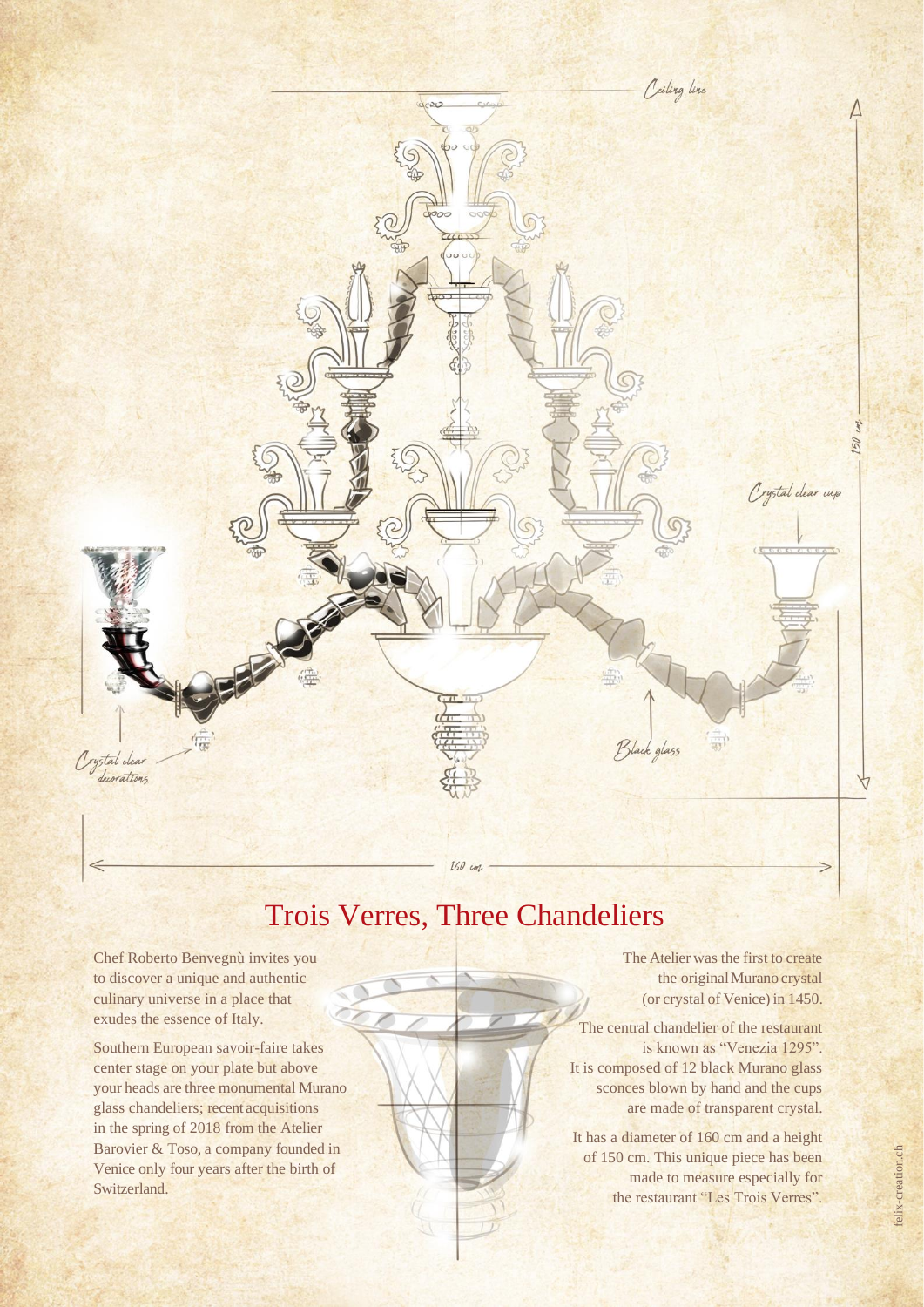# SUGGESTIONS OF SEASON

| "Caprese" of Burrata cheese, tomatoes and olives "taggiasche"   | $24. -$ |
|-----------------------------------------------------------------|---------|
| Sea food paccheri or spaghetti                                  | $48. -$ |
| Veal ravioli with foie gras sauce<br>and seasonal black truffle | $48. -$ |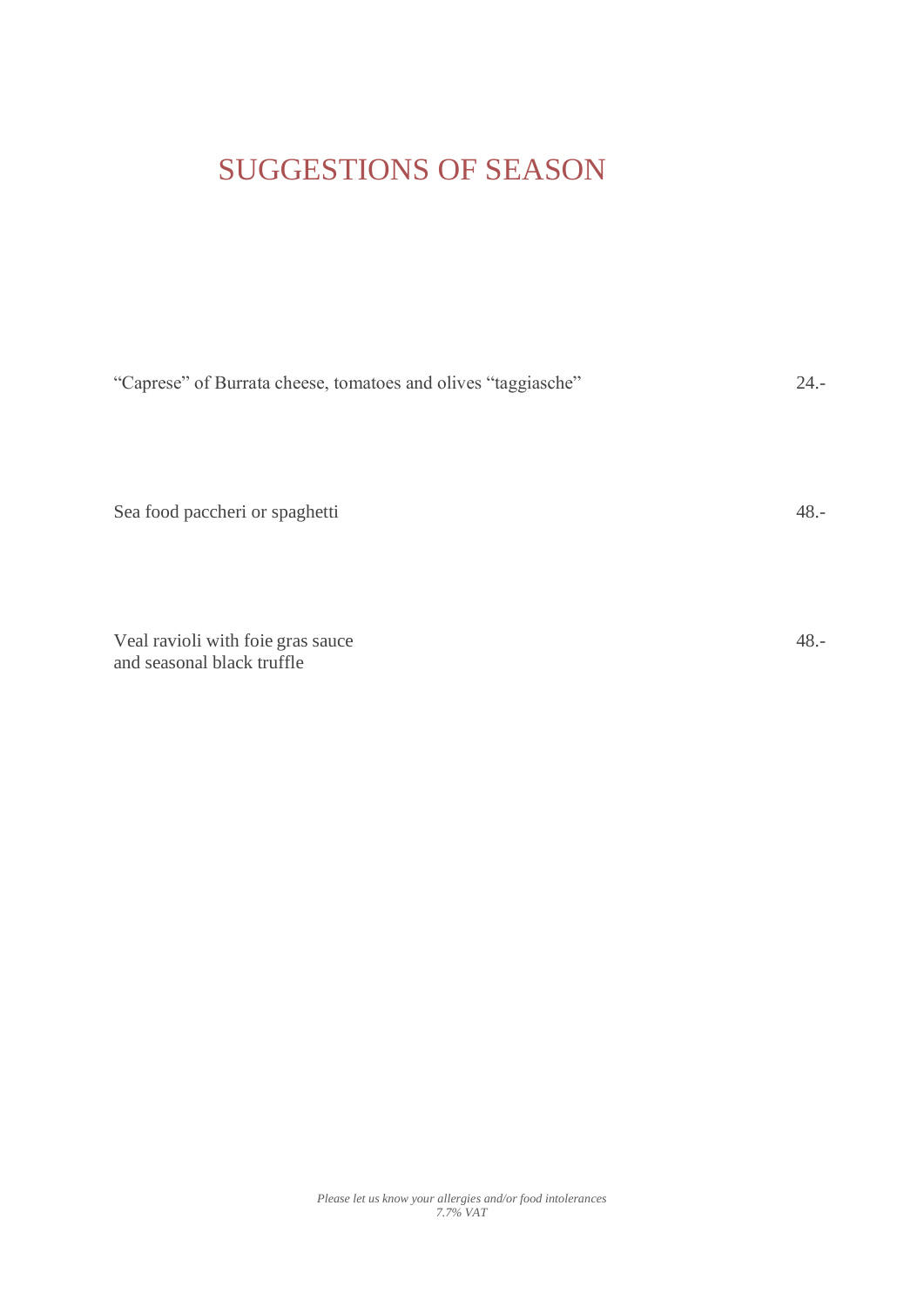### GRAND THEATRE MENU

68.- 3 dishes

"Caprese" of Burrata cheese, tomatoes and olives "taggiasche"  $\overline{\phantom{a}}$ 

> Beef tagliata with rocket salad, cherry tomatoes Grana Padano cheese and french fries

> > $\overline{\phantom{a}}$

Sicilian cannolo with ricotta and chocolate sorbet

#### « MURANO MENU »

89.- *4 plats Minimum for two person*

Ceviche of sea bream, avocado Venere rice and lime vinaigrette

 $\overline{\phantom{a}}$ 

"Culurgiones ravioli", rocket pesto, tomatoes coulis, toasted pinuts  $\overline{\phantom{a}}$ 

> Slow cooked belly pork Sweet mashed potatoes and braised lettuce

White chocolate mousse, fresh mango and vervain ice cream

 $\overline{\phantom{a}}$ 

#### CHEF'S MENU

115.-

6 dishes

#### For all customers at the table

Our Chef Roberto invites you to discover an emblematic 6-dishes menu of Les Trois Verres. A unique culinary Italian experience...

Possibility to adapt the menu in accordance with your allergies and/or food intolerances.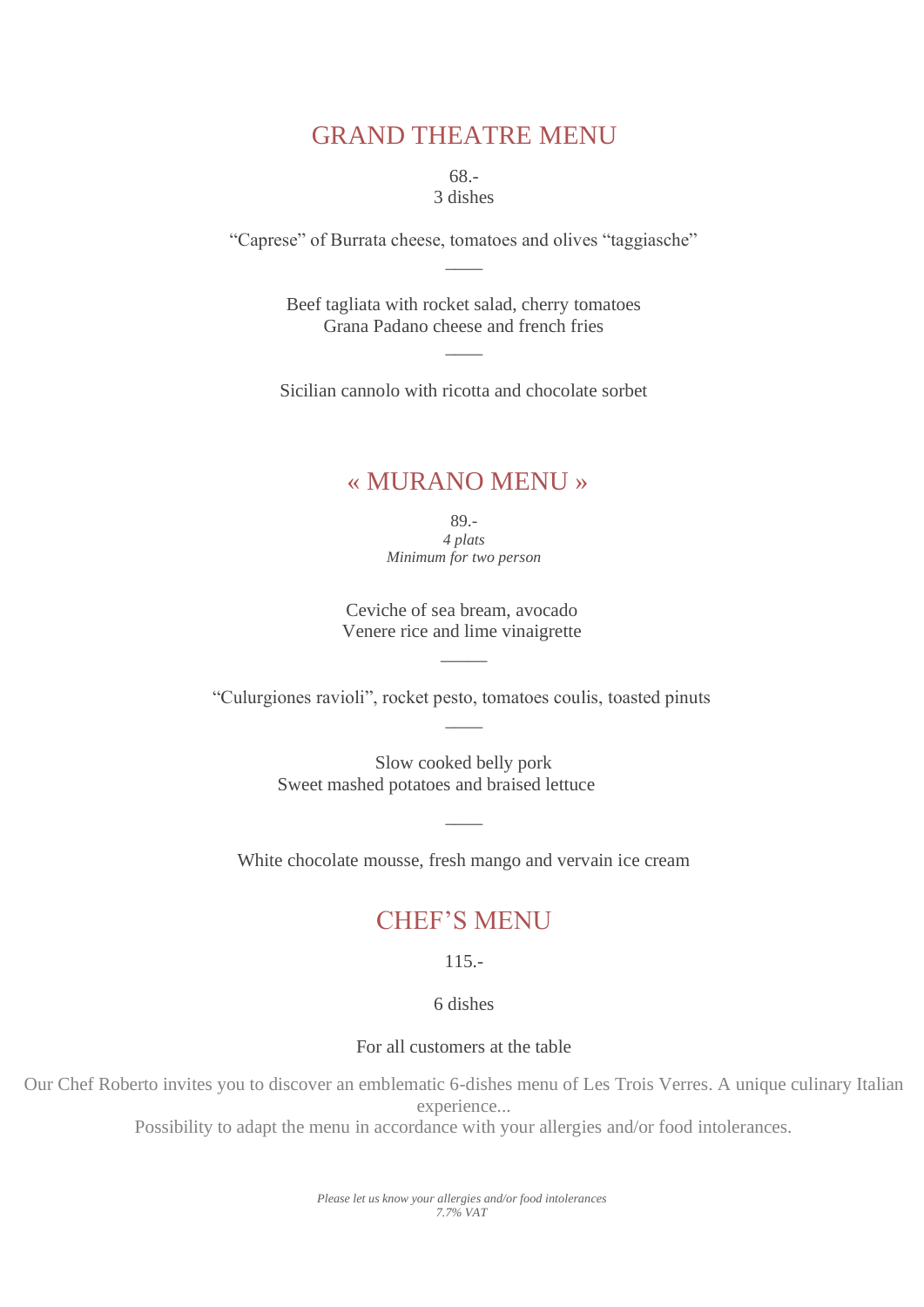| ANTIPASTI<br>Mix salad                                                                                                                  | <b>Starter</b><br>$11. -$ | <b>Main course</b> |
|-----------------------------------------------------------------------------------------------------------------------------------------|---------------------------|--------------------|
| Rocket salad with tomatoes cherries and Grana Padano                                                                                    | $15. -$                   |                    |
| « Les Trois Verres » salad with roasted chicken                                                                                         | $18. -$                   | $26. -$            |
| Gaspacho of tomatoes, tuna tartare, sesame and quinoa                                                                                   | $28. -$                   | $44. -$            |
| Vitello tonnato                                                                                                                         | $26. -$                   | $38. -$            |
| Ceviche of sea bream, avocado,<br>Venere rice and lime vinaigrette                                                                      | $24. -$                   | $38. -$            |
| Burrata cheese, Parma Ham, artichoke                                                                                                    | $26. -$                   | $38. -$            |
| Beef tartare Italian style, burrata cheese, artichoke and black truffle                                                                 | $28. -$                   | $39. -$            |
| Burrata cheese plancha, parma ham, bresaola, mortadella,<br>vitello tonnato, tomatoes, zucchini and small artichokes<br>(min. 2 people) | 26.- per person           |                    |
| <b>PASTA &amp; RISOTTI</b>                                                                                                              |                           |                    |
| Spaghetti or Orecchiette<br>with arrabbiata, bolognese or carbonara sauce (gluten free pasta on request)                                |                           | $26. -$            |
| Orecchiette with cherry tomatoes, garlic, basil and burrata                                                                             |                           | $35. -$            |
| Spaghetti "Cacio e pepe"                                                                                                                |                           | $29. -$            |
| Spaghetti with clams et tomatoes cherries                                                                                               |                           | $38. -$            |
| Tagliolini with zucchini, minth and wild pranws                                                                                         |                           | $36. -$            |
| Carnaroli risotto "Milanese" style with Grana Padano black truffle<br>Carnaroli risotto "Milanaise" style with Grana Padano             |                           | $45. -$<br>$26. -$ |
| "Culurgiones ravioli", rocket pesto, tomatoes coulis, toasted pinuts                                                                    |                           | $32 -$             |
| Black ink risotto, marinated cuttlefish and raswberry                                                                                   |                           | $39. -$            |

*Please let us know your allergies and/or food intolerances 7.7% VAT*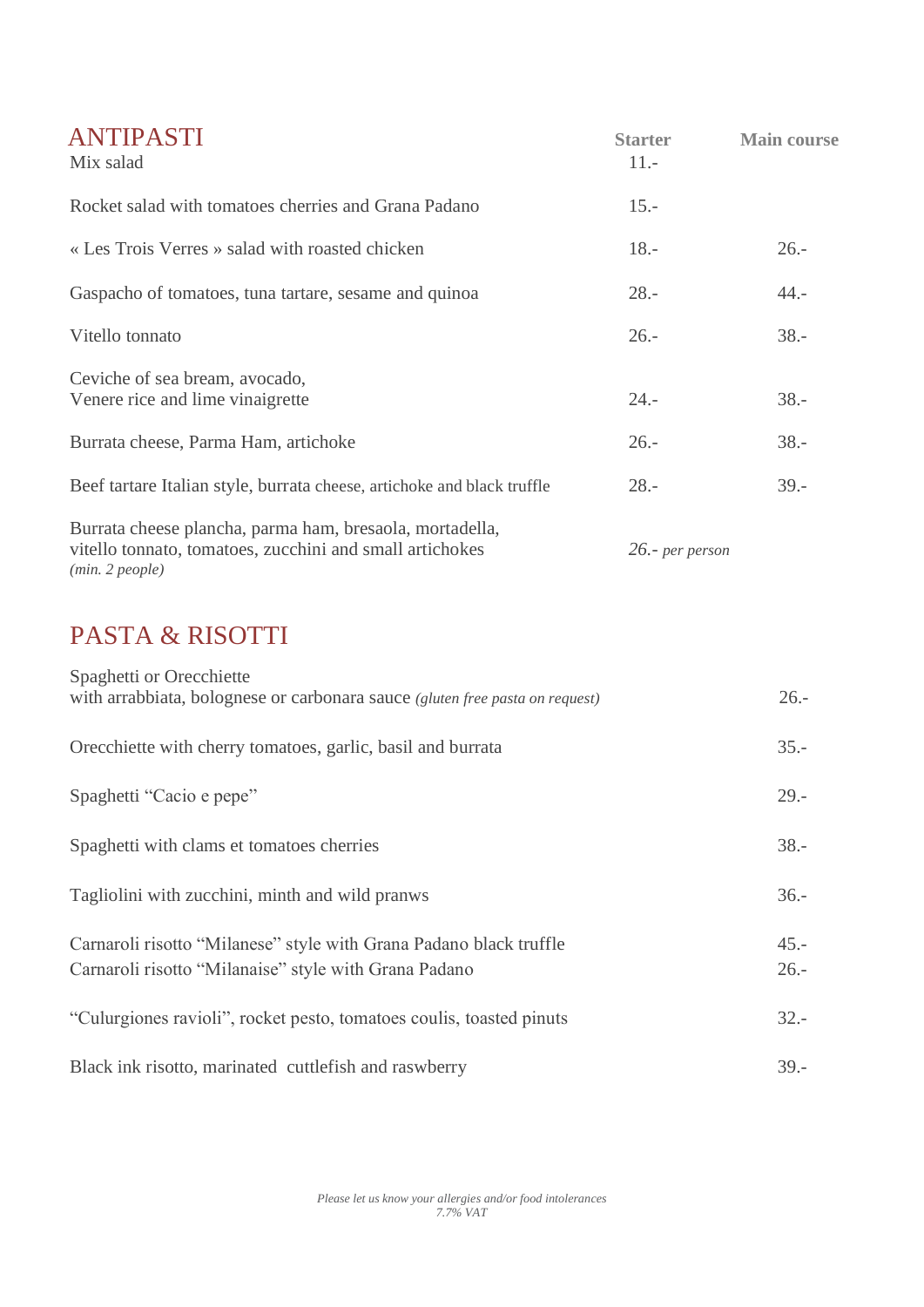| <b>PESCE</b>                                                                                                                                | <b>Starter</b> | <b>Main course</b> |
|---------------------------------------------------------------------------------------------------------------------------------------------|----------------|--------------------|
| Grilled tuna, tomatoes, Salicornia, Venere rice and Asian dips                                                                              |                | $39. -$            |
| Calamaretti and fried zucchini,<br>garlic mayonnaise and mild spices                                                                        | $25. -$        | $40. -$            |
| Filet of sea bass, basil mashed potatoes, green vegetables<br>Mediterranean sauce                                                           |                | $46. -$            |
| Whole grilled or salt crusted sea bass, steamed vegetables<br>mashed potatoes and « Mediterranean sauce »<br>For two people (35-40 minutes) |                | $140. -$           |
| <b>CARNE</b>                                                                                                                                |                |                    |
| Beef fillet, chumichurri sauce<br>Roasted eggplants and sweet potatoes                                                                      |                | $52 -$             |
| Beef tagliata with rocket salad, cherry tomatoes,<br>Grana Padano french fries                                                              |                | $45. -$            |
| Slow cooked belly pork<br>Fennel compote, manioca                                                                                           |                | $36. -$            |
| Grilled veal "Palermitana" escalope with rocket salad and cherry tomatoes                                                                   |                | $48. -$            |
| Angus Tomahawk T-bone steak (4 weeks dry aged, 1 kg)<br>grilled vegetables and french fries<br>For two people                               |                | $170. -$           |
| <b>SUPPLEMENTI</b>                                                                                                                          |                |                    |
| Steamed vegetables, swiss chard, mashed potatoes, french fries                                                                              |                | $9 -$              |
| Tagliolini or orecchiette with butter or plain                                                                                              |                |                    |

Parmesan or safran risotto 12.-

*Please let us know your allergies and/or food intolerances Origin of the fish: Sea bass: Greece / King Shrimp: Argentina - Bangladesh / Squid: Italy Sea Bream: Greece / Salmon: Norway / Turbot: France Origin of the meat: Lamb: Switzerland – France / Beef: Switzerland / Veal: Switzerland-France 7.7% VAT*